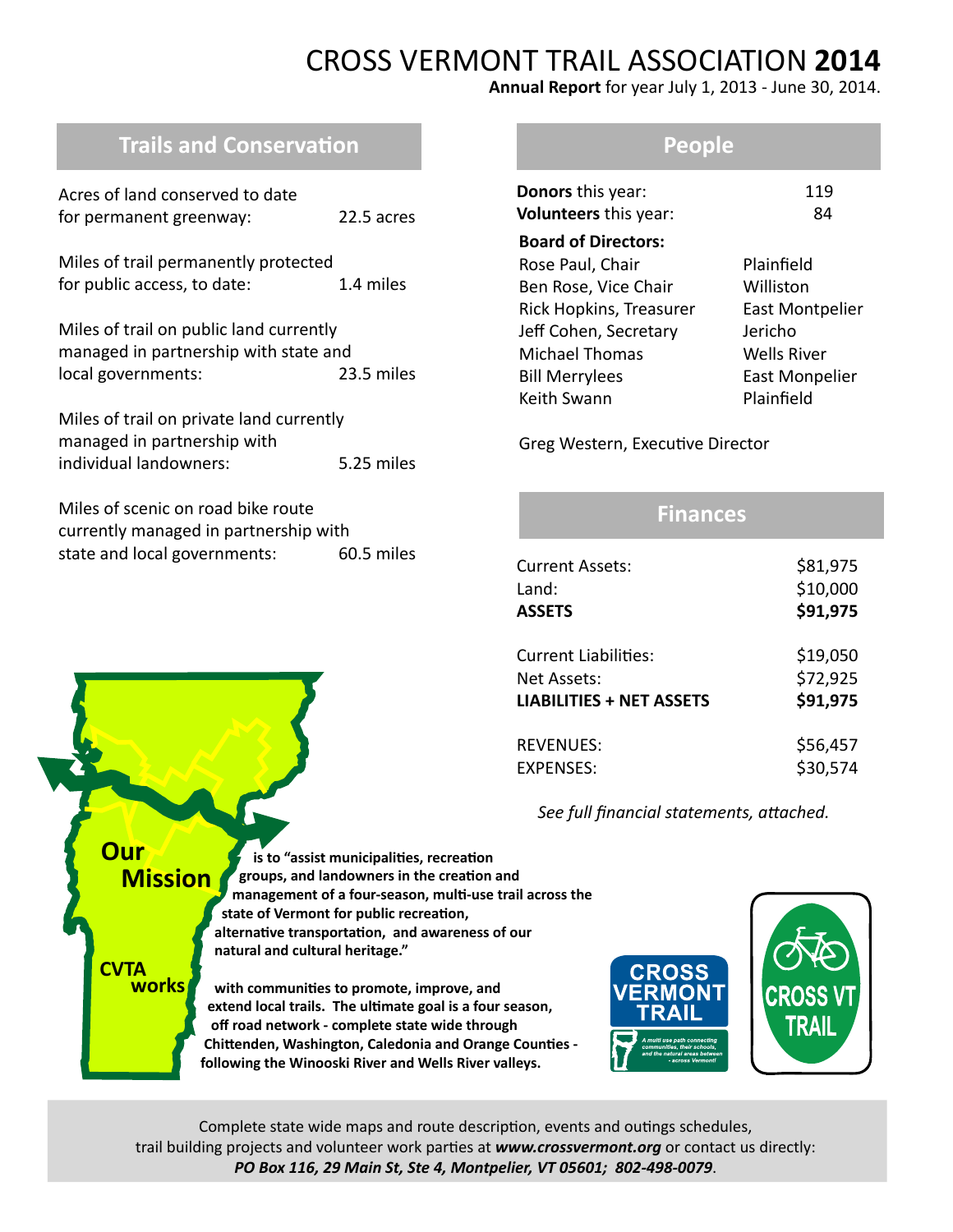### Cross Vermont Trail Association, Inc. **Statement of Financial Position**

*For the FY July 1, 2013 - June 30, 2014 as of the end of the year on June 30.*

## ASSETS

| <b>Current Assets</b> |  |
|-----------------------|--|
| Cash                  |  |

| Cash                              | 55,383 |
|-----------------------------------|--------|
| Receivable                        | 18,636 |
| <b>Prepaid Exp</b>                | 1,509  |
| <b>Accrued Rev</b>                | 6,447  |
| <b>Other Current Assets</b>       |        |
| <b>Total Current Assets</b>       | 81,975 |
| <b>Noncurrent Assets</b>          |        |
| Land                              | 10,000 |
| Equipment                         |        |
| Less: accumulated depreciation    |        |
| <b>Total Noncurrent Assets</b>    | 10,000 |
| <b>Total Assets</b>               | 91,975 |
| <b>LIABILITIES AND NET ASSETS</b> |        |
| <b>Current Liabilities</b>        |        |
| Payable                           | 2,041  |
| <b>Accrued Payroll</b>            |        |
| <b>Reimbursable Direct Costs</b>  |        |
| <b>Conditional Advances</b>       |        |
| <b>Short Term Loans</b>           | 17,009 |
| <b>Total current liabilities</b>  | 19,050 |
| <b>Total liabilities</b>          | 19,050 |
|                                   |        |
| <b>Net Assets</b>                 |        |
| Unrestricted                      | 32,228 |
| <b>Temporarily Restricted</b>     | 32,862 |
| <b>Permanently Restricted</b>     | 7,835  |
| <b>Total net assets</b>           | 72,925 |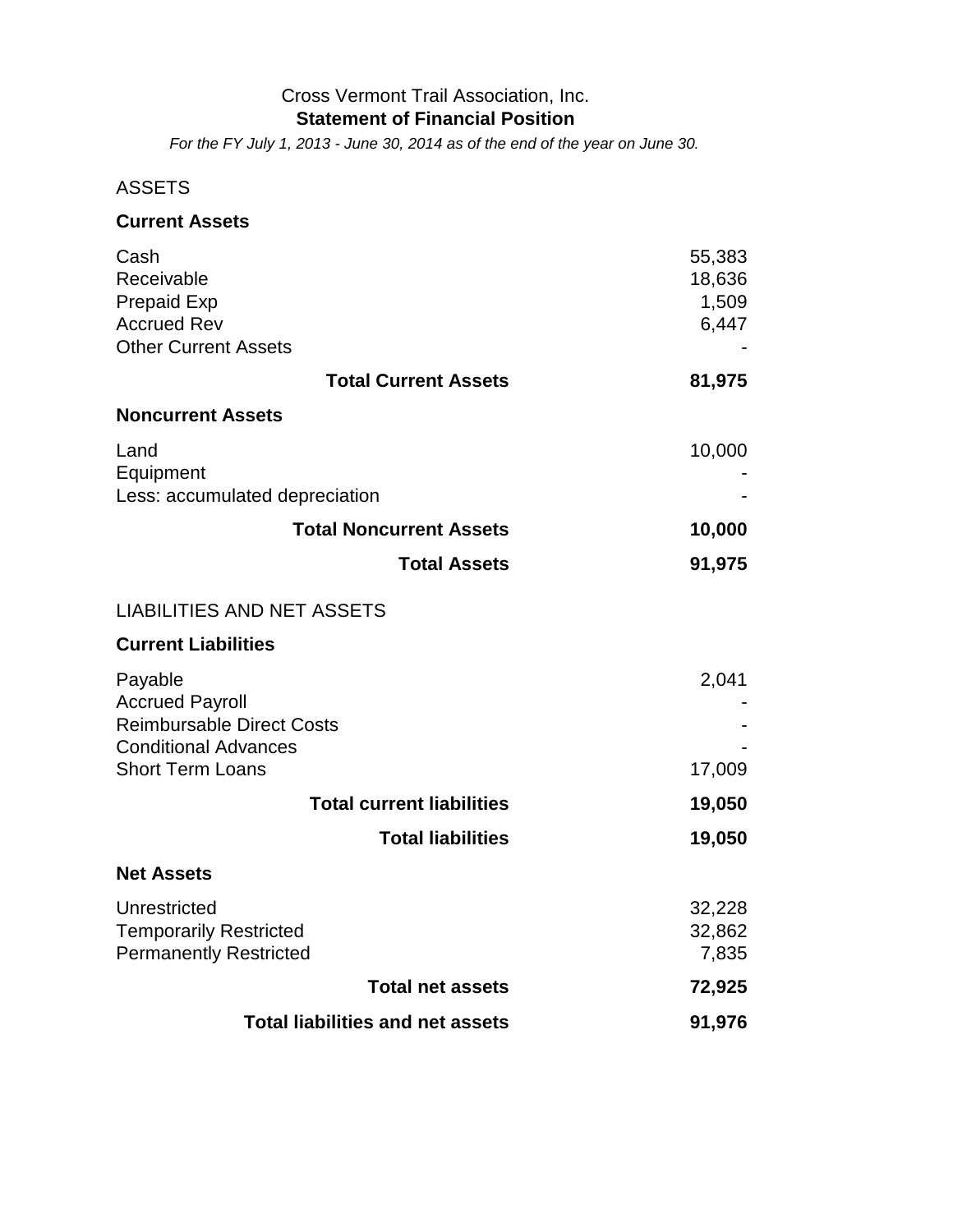#### Cross Vermont Trail Association, Inc. **Statement of Financial Activities**

*For the FY July 1, 2013 - June 30, 2014 as of the end of the year on June 30.*

|                                               | <b>Unrestricted</b> | <b>Temporarily</b><br><b>Restricted</b> | <b>Permanently</b><br><b>Restricted</b> | <b>Total</b> |
|-----------------------------------------------|---------------------|-----------------------------------------|-----------------------------------------|--------------|
| <b>Revenues</b>                               |                     |                                         |                                         |              |
| Contributions                                 | 25,969              | 5,100                                   |                                         | 31,069       |
| Grants                                        | 21,922              |                                         |                                         | 21,922       |
| Other Income                                  | 3,271               | 42                                      |                                         | 3,312        |
| Less: Cost of Sales (including value donated) | (1,630)             |                                         |                                         | (1,630)      |
| In-kind                                       | 1,783               |                                         |                                         | 1,783        |
| Rev before releases from restriction          | 51,315              | 5,142                                   |                                         | 56,457       |
| Net Assets Released from Restriction          |                     |                                         |                                         |              |
| <b>Total Revenue</b>                          | 51,315              | 5,142                                   |                                         | 56,457       |
| <b>Expenses</b>                               |                     |                                         |                                         |              |
| Program                                       | 17,271              |                                         |                                         | 17,271       |
| Administration                                | 11,670              |                                         |                                         | 11,670       |
| Fundraising                                   | 1,633               |                                         |                                         | 1,633        |
| <b>Total Expenses</b>                         | 30,574              |                                         |                                         | 30,574       |
| Change in Net Assets                          | 20,741              | 5,142                                   |                                         | 25,883       |
| Net Assets, beginning of Fiscal Year          | 11,487              | 27,720                                  | 7,835                                   | 47,042       |
| Net Assets, end of period                     | 32,228              | 32,862                                  | 7,835                                   | 72,925       |